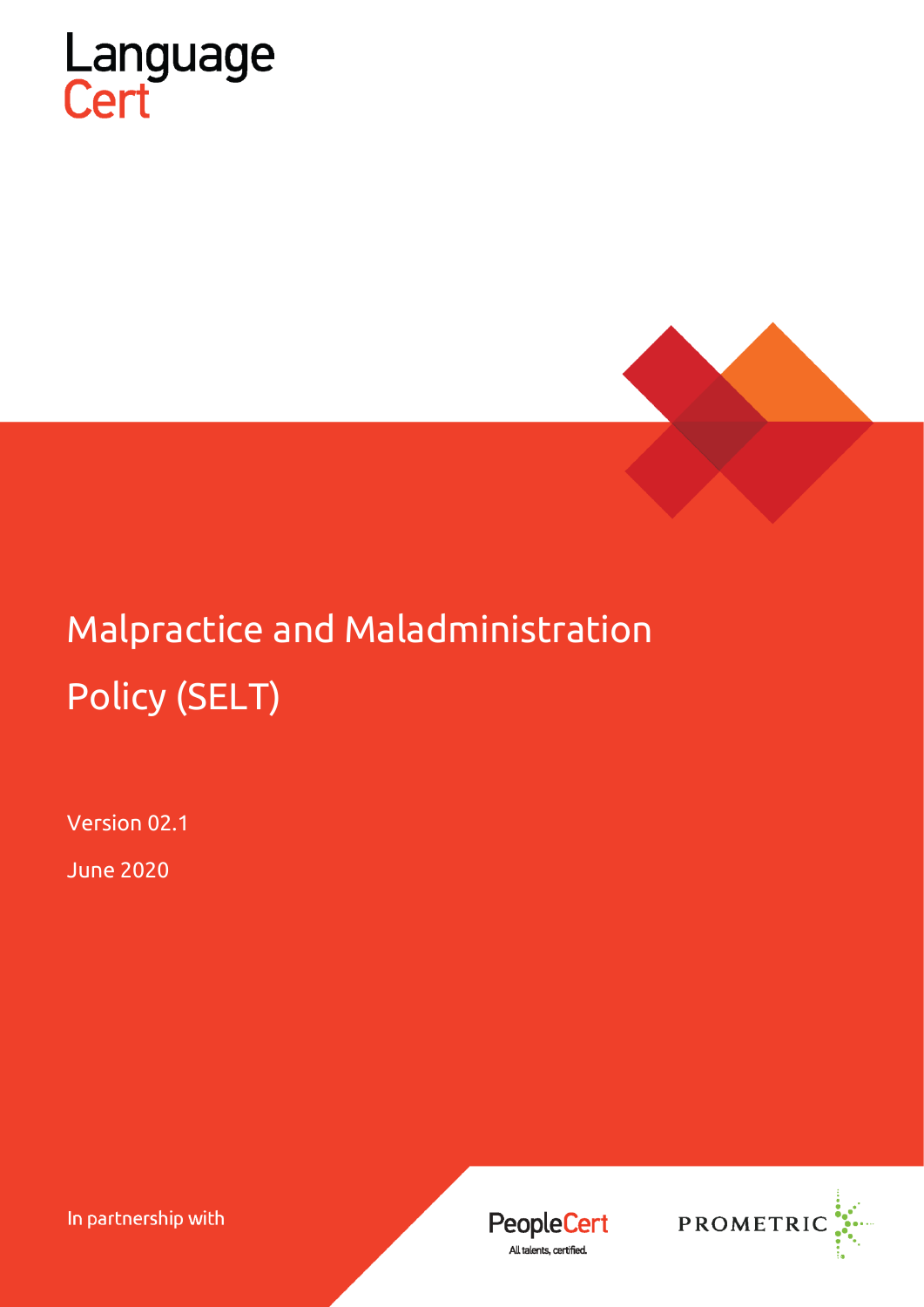#### **About us**

LanguageCert is a business name of PeopleCert Qualifications Ltd, hereinafter referred to as LanguageCert. It is part of PeopleCert Group, a leading global certification provider that has been delivering millions of exams in 215 countries.

LanguageCert is a UK-registered awarding organisation, responsible for the development and awarding of language qualifications. It is recognised and regulated by Ofqual and Qualifications Wales and approved by UK Visas & Immigration as a Secure English Language Test (SELT) Provider worldwide.

LanguageCert's Secure English Language Tests (SELTs) are delivered through a business partnership of PeopleCert and Prometric.

Prometric is a leading provider of technology-enabled testing and assessment solutions to many of the world's most recognised licensing and certification organisations, academic institutions, and government agencies. It supports more than 7 million test takers annually at testing locations in more than 160 countries around the world.

#### **Introduction**

This policy applies to LanguageCert's approved Test Centres' staff and candidates who are delivering/registered in/for SELT(s) and who are involved in suspected or actual malpractice/maladministration. It is also for use by our staff to ensure they deal with all malpractice and maladministration investigations in a consistent manner.

It sets out the steps that candidates or Test Centre personnel must follow when reporting suspected or actual cases of malpractice/maladministration and our responsibilities in dealing with such cases. It also sets out the procedural steps we will follow when reviewing the cases.

#### **Review arrangements**

We will review the policy annually as part of our annual self-evaluation arrangements and revise it as and when necessary in response to candidate feedback, changes in our practices, actions from the regulatory authorities or external agencies, changes in legislation or trends identified from previous allegations.

In addition, this policy may be updated in light of operational feedback to ensure our arrangements for dealing with suspected/actual cases of malpractice and maladministration remain effective.

## **The Test Centre's responsibility**

It is important that staff involved in the management, examinations and quality assurance of SELT, and candidates, are made fully aware of the contents of the policy and that each Test Centre has arrangements in place to prevent and investigate instances of malpractice and maladministration.

Failure to report suspected or actual malpractice/maladministration cases, or to have effective arrangements in place to prevent such cases, may lead to sanctions being imposed on aTest Centre (see LanguageCert Sanctions policy for details).

If you wish to receive additional guidance/advice from us on how to prevent, investigate and deal with malpractice and maladministration, please contact us.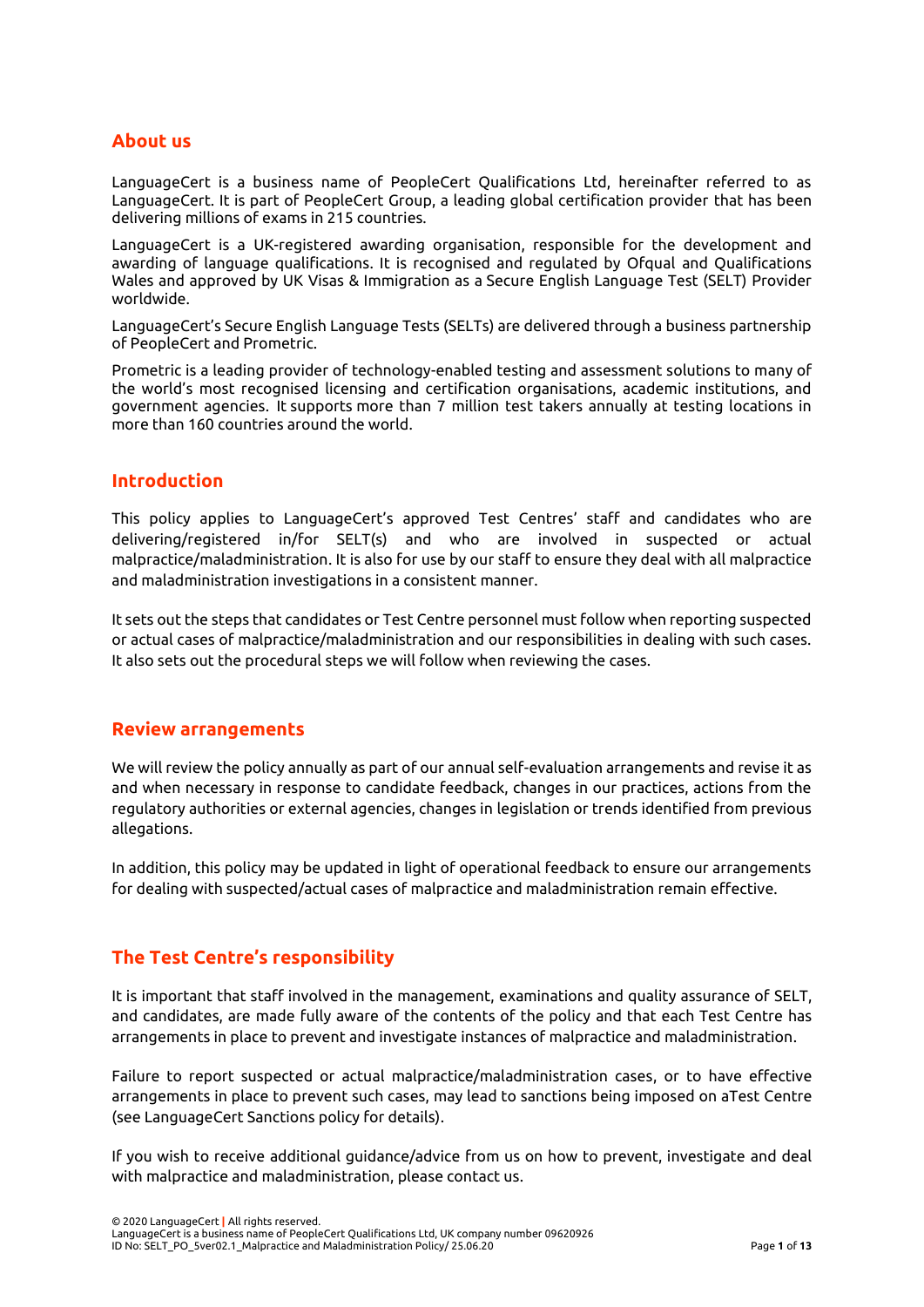Test Centre compliance with this policy and arrangements to prevent and/or investigate instances of malpractice and maladministration will be reviewed by LanguageCert periodically through our ongoing centre monitoring arrangements.

Should an investigation be undertaken into a Test Centre, the Test Centre Manager must:

- Ensure the investigation is carried out by competent investigators who have no personal involvement in the incident or interest in the outcomes.
- Ensure the investigation is carried out in an effective, prompt and thorough manner and that the investigator(s) look(s) beyond the reported issues to ensure the centre's arrangements are appropriate for all SELT qualifications.
- Respond speedily and openly to all requests relating to the allegation and/or investigation.
- Ensure staff cooperate fully with any investigation and/or request for information.

# **Definition of Malpractice**

Malpractice is essentially any activity or practice that deliberately contravenes regulations. It covers any deliberate actions, neglect, default or other practice that compromises or could compromise:

- The integrity of the examination process.
- The overall integrity of SELTs.
- The validity of a result or certificate.
- The reputation and credibility of LanguageCert and other key stakeholders (e.g. UK Visas & Immigration and Prometric).
- The SELT qualification suite or the wider qualifications and SELT community.

Malpractice may include a range of issues from failure to maintain appropriate records or systems to the deliberate falsification of records in order to claim results or certificates. For the purpose of this policy, this term also covers misconduct and forms of unnecessary discrimination or bias towards individual or groups of candidates.

## **Examples of malpractice**

The categories listed below are examples of Test Centre and candidate malpractice. These examples are not exhaustive and are only intended as guidance on our definition of malpractice:

- Denial of access to premises, records or information by:
	- o Authorised LanguageCert representatives.
	- o Regulatory authorities.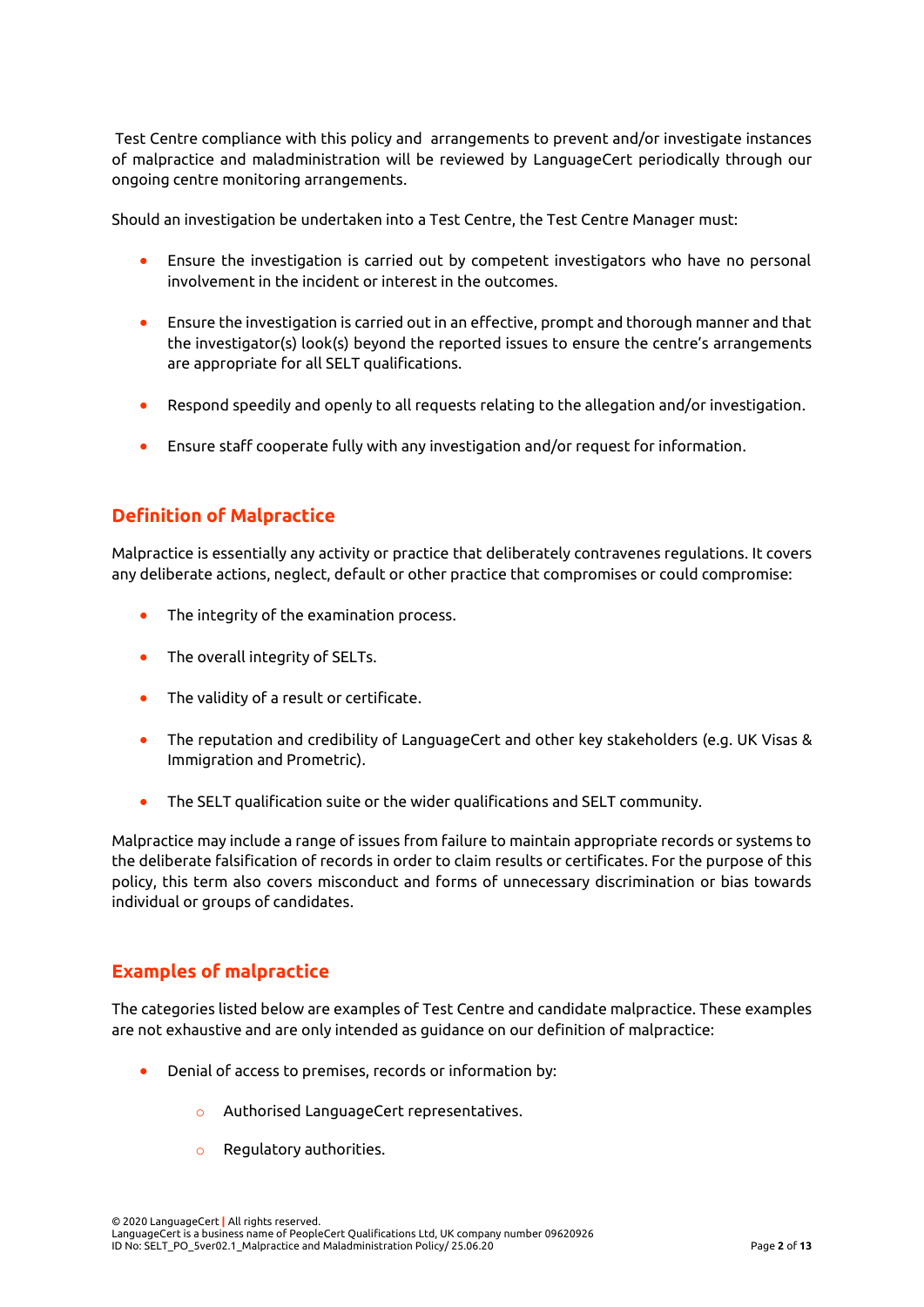- o UK Visas & Immigration.
- Deliberate misuse of our logo, brand, name and trademarks or misrepresentation of a Test Centre's relationship with LanguageCert and/or its approval status with LanguageCert.
- Deliberate failure to adhere consistently to our centre approval and/or SELT approval requirements or actions assigned to your Test Centre.
- Intentional withholding of information from us which is critical to maintaining the quality standards of our qualifications.
- Deliberate failure to carry out self-audits in accordance with our requirements.
- Allowing the use of unauthorised equipment during an exam (e.g. mobile phones).
- A loss or theft of exam materials, or a breach of confidentiality in any exam materials.
- Unauthorised amendment, copying, selling or circulating/distributing of exam materials.
- Inappropriate assistance/support to candidates by Test Centre staff (e.g. unfairly helping them to pass a SELT exam).
- Failure to adhere to, or to circumnavigate, the requirements of our Reasonable Adjustments and Special Considerations Policy.
- Plagiarism by candidates/staff.
- Copying from another candidate.
- Cheating by candidates/staff.
- Personation assuming the identity of another candidate or having someone assume their identity during an exam.
- Collusion or permitting collusion in exams.
- Deliberate contravention by candidates/staff of the assessment arrangements we specify for our SELT exams.
- Fraudulent claims for certificates and/or deliberate submission of false information to gain a qualification.
- False records.
- Deliberate failure to maintain appropriate auditable records and/or forgery of evidence.
- Candidates still working towards their qualification after certification claims have been made.
- Extortion.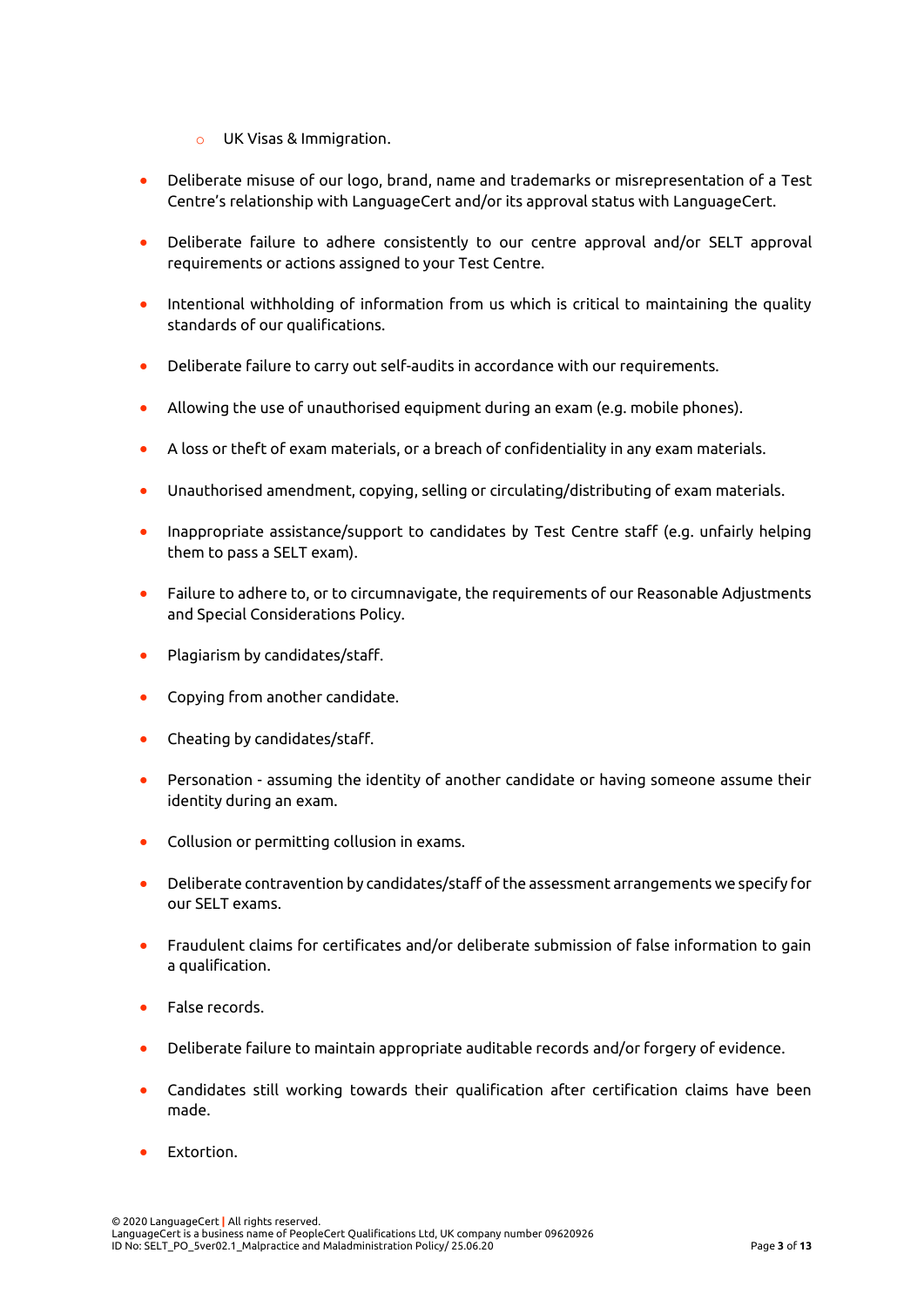- Fraud.
- Threatening or abusive behaviour that threatens the safety of candidates/staff and/or is intended to put undue influence on the outcomes of an assessment/certificate award.

## **Definition of Maladministration**

Maladministration is essentially any activity or practice that results in non-compliance with administrative regulations and requirements and includes persistent mistakes or poor administration within an approved Test Centre.

## **Examples of maladministration**

The categories listed below are examples of centre and candidate maladministration. These examples are not exhaustive and are only intended as guidance on our definition of maladministration:

- Persistent failure to adhere to our centre approval and/or SELT requirements and/or associated actions assigned to the Test Centre.
- Unreasonable delays in responding to requests and/or communications from LanguageCert.
- Failure to maintain appropriate SELT auditable records (e.g. rosters, reports, etc) and/or forgery of evidence.
- Withholding or delaying information, by deliberate act or omission, which is required to assure LanguageCert of the Test Centre's ability to deliver SELTs appropriately.
- Misuse of our logo and trademarks or misrepresentation of a centre's relationship with LanguageCert and/or its approval status with LanguageCert.
- Poor administrative arrangements and/or records.
- Persistent mistakes in relation to our SELT exam delivery arrangements.

## **Process for making an allegation of malpractice or maladministration**

Anyone who identifies or is made aware of suspected or actual cases of malpractice or maladministration at any time **must immediately notify** LanguageCert at [SELT@languagecert.org.](mailto:selt@languagecert.org)

In doing so, they should put the allegation in writing/e-mail and enclose appropriate supporting evidence.

All allegations must include (where possible):

- Test Centre's information (e.g. name and address).
- Candidate's name and SELT Candidate Unique Registration Number.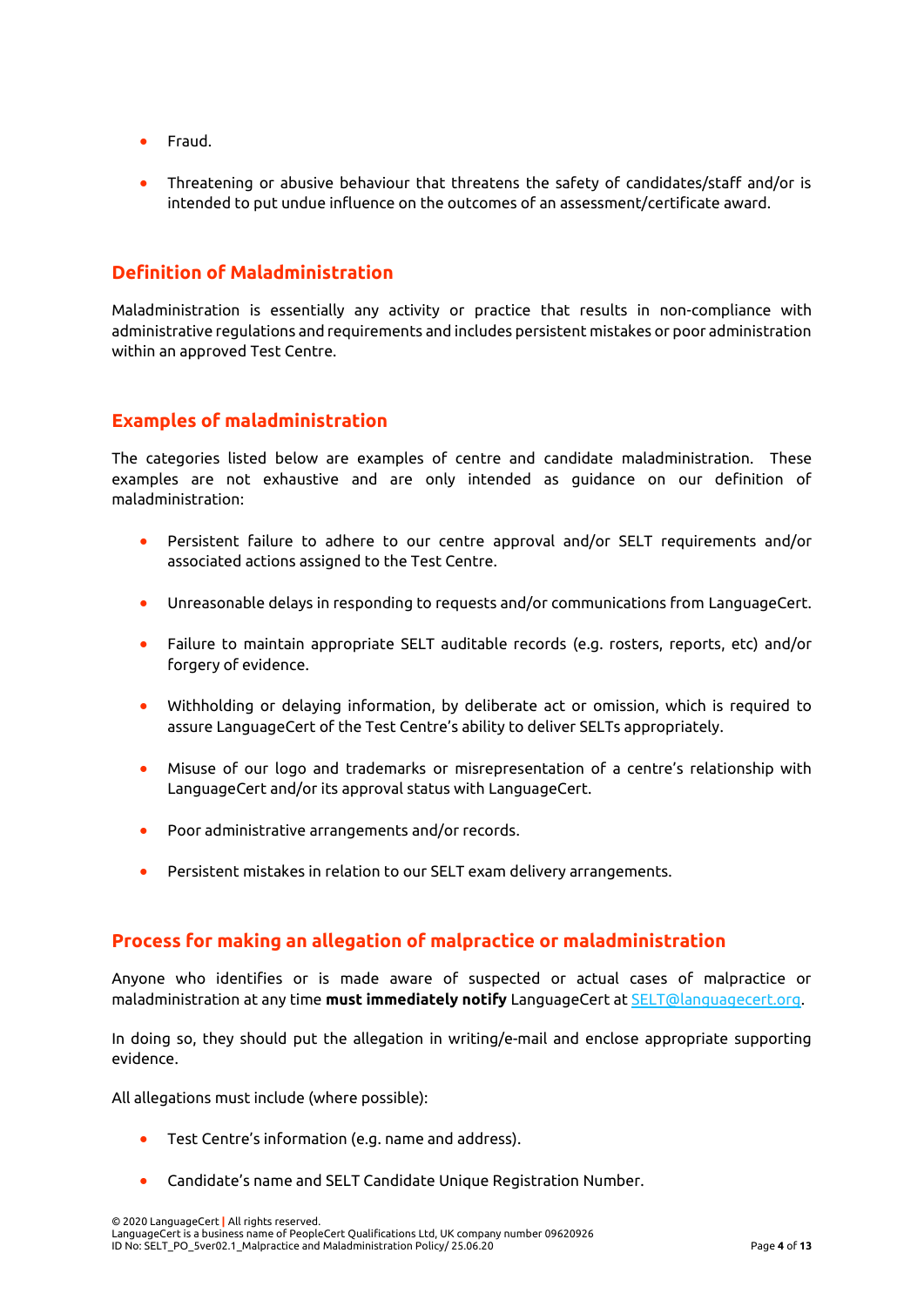- Test Centre/ LanguageCert staff member details if involved in the case.
- Details (dates, times etc) and nature of the suspected or actual malpractice and how it may affect/has affected SELT exam delivery.
- Details and outcome of any initial investigation carried out by the centre or anyone else involved in the case, including any mitigating circumstances.

In addition, we ask that the person making the allegation declares any personal interest they may have in the matter to us at the outset.

If a centre has conducted an initial investigation prior to formally notifying us, the centre should ensure that staff involved in the initial investigation are competent and have no personal interest in the outcome of the investigation. However, it is important to note that in all instances, the centre must immediately notify us if it suspects malpractice or maladministration has occurred, as we have a responsibility to the regulatory authorities and UK Visas & Immigration to ensure that all investigations are carried out rigorously and effectively.

## **Confidentiality and whistleblowing**

A person making an allegation of malpractice or maladministration may wish to remain anonymous, although it is always preferable to reveal your identity and provide us with your contact details. However, if you are concerned about possible adverse consequences, then please inform us that you do not wish for us to divulge your identity and we will work to ensure your details are not disclosed. We will always aim to keep a whistleblower's identity confidential where asked to do so, although we cannot guarantee this. We may need to disclose your identity should the complaint lead to issues that need to be taken forward by other parties. For example:

- The police, fraud prevention agencies or other law enforcement agencies (to investigate or prevent crime, including fraud).
- The courts (in connection with any court proceedings).
- Other third parties such as UK Visas & Immigration, and the relevant regulatory authority (e.g. Ofqual or Qualifications Wales).

The investigator(s) assigned to review the allegation will not reveal the whistleblower's identity unless the whistleblower agrees or it is absolutely necessary for the purposes of the investigation (as noted above). The investigator(s) will advise the whistleblower if it becomes necessary to reveal their identity against their wishes.

Please refer to our Whistleblowing Policy for detailed information.

## **Responsibility for the investigation**

In accordance with regulatory requirements, all suspected cases of maladministration and malpractice will be examined promptly by LanguageCert to establish if malpractice or maladministration has occurred and we will take all reasonable steps to prevent any adverse effect from occurring as defined by the regulator(s).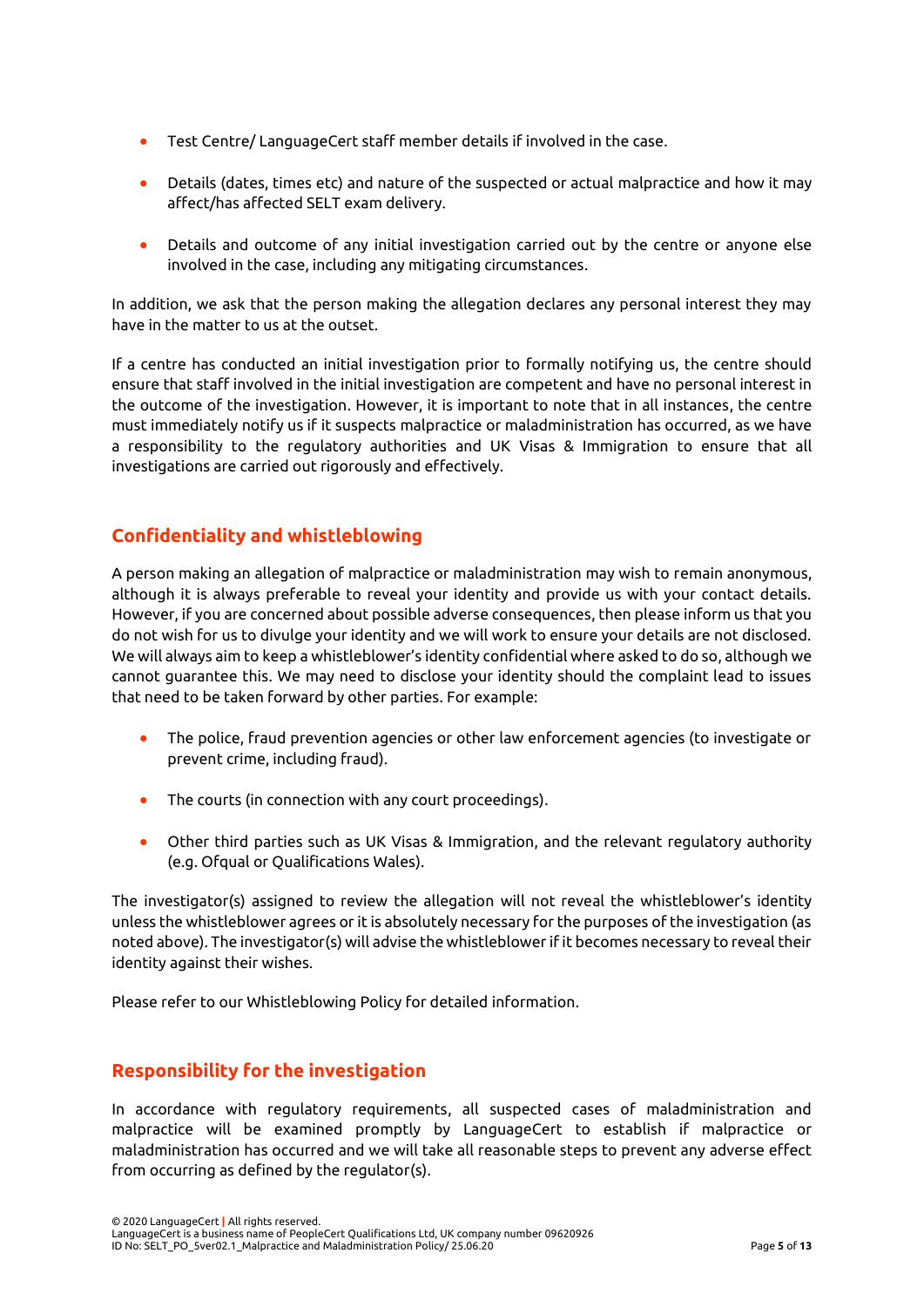Receipt of suspected cases of malpractice and maladministration will be passed to our Audit and Assurance team. Where a compromised test is identified, we will follow our Compromised Test Notification process (detailed in this policy). For all other cases of suspected malpractice and maladministration the Audit and Assurance team will acknowledge receipt within 48 hours and commence investigative activity. The Audit and Assurance team are responsible for ensuring the investigation is carried out in a prompt and effective manner and in accordance with the procedures in this policy. A relevant member of the team will be appointed to lead the investigation and establish whether or not malpractice or maladministration has occurred, and review any supporting evidence received or gathered by LanguageCert and, where relevant, the Test Centre.

At all times, we will ensure that LanguageCert personnel assigned to the investigation have the appropriate level of training and competence and they have had no previous involvement or personal interest in the matter.

## **Notifying relevant parties**

In all cases, we will inform the person who has made the allegation of who will be handling the matter, how they can contact them, what further assistance we may need from them and to agree a timetable for feedback (see 'Confidentiality and whistleblowing' and 'Investigation timelines and summary process' for details of our anticipated response times).

In cases of suspected or actual malpractice or maladministration at a T est Centre, we will notify the Test Centre Manager (except when the Test Centre Manager is under investigation, in which case communication may be with, for example, the appropriate District Operations Manager, Local Authority officials or other appropriate authorities) that we will be investigating the matter.

In the case of candidate malpractice, we may ask your Test centre to investigate the issue in liaison with our own personnel. We will ask the Test Centre to investigate the matter only where we have confidence that the investigation will be prompt, thorough, independent and effective.

In all cases, we may withhold details of the person making the allegation if to do so would breach a duty of confidentiality or any other legal duty.

We may engage and communicate directly with members of Test Centre staff who have been accused of malpractice if appropriate (e.g. the staff member is no longer employed by the Test Centre) and/or communicate directly with a candidate or their representative (e.g. if there is a contradiction in the evidence provided during an investigation or where the Test Centre is suspected of being involved in malpractice).

Where applicable, our Responsible Officer will inform the appropriate regulatory authorities if we believe there has been an incident of malpractice or maladministration that could invalidate the results of a SELT exam, the award of a qualification certificate, or affect another awarding organisation. Where the allegation may affect another awarding organisation and their provision, we will also inform them in accordance with the regulatory requirements and obligations imposed on LanguageCert by the regulator(s) and/or seek to undertake a joint investigation with them if appropriate. If we do not know the details of organisations that might be affected, we will ask the appropriate regulator to help us identify relevant parties that should be informed. In all cases, we will keep them informed on progress in major and/or complex cases.

If fraud is suspected and/or identified, we may also notify the police.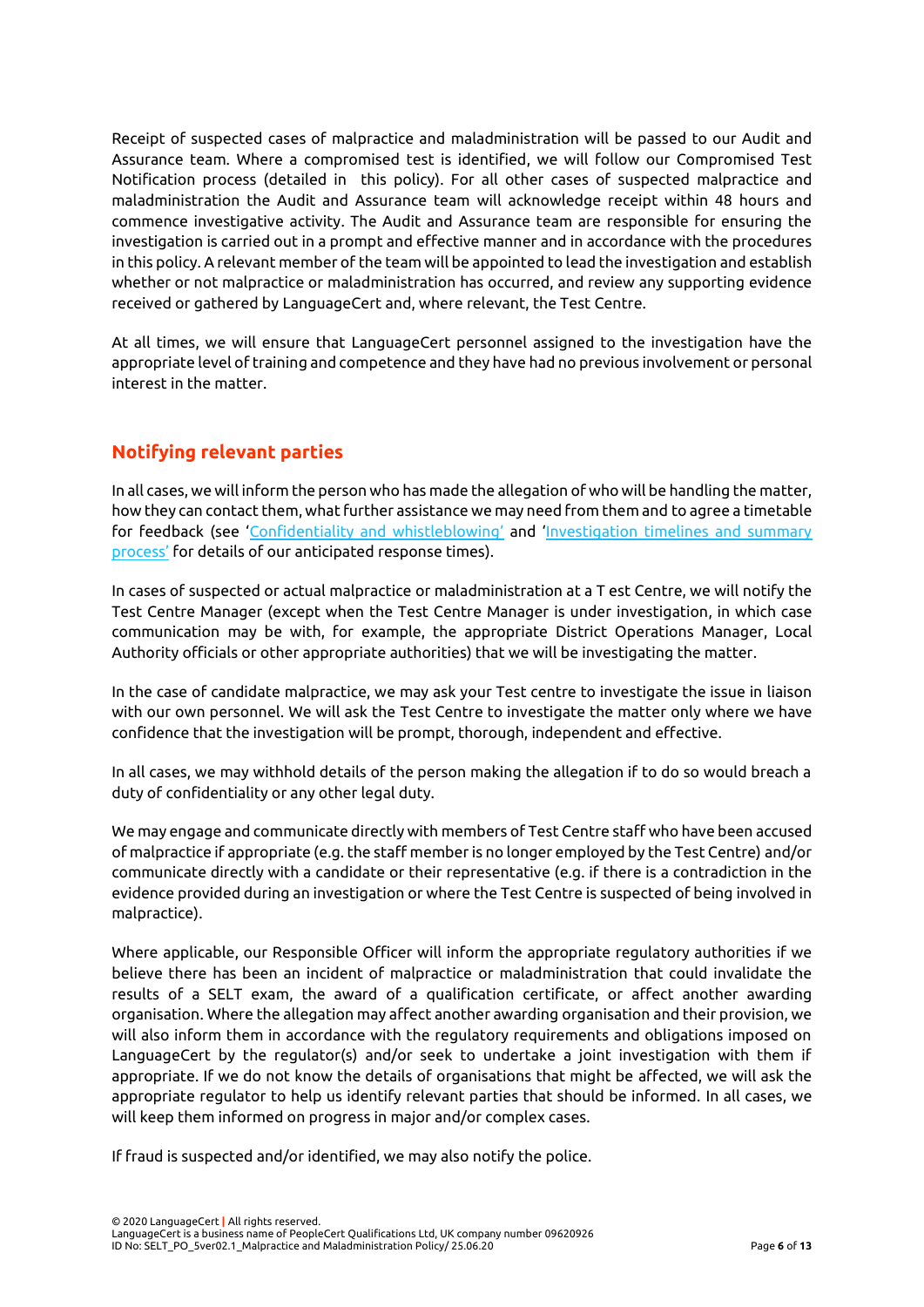## **Investigation timelines and summary process**

Where possible, we aim to complete the investigation within 10 business days of receipt of the allegation. Please note that in some cases, the investigation may take longer. In such instances, we will advise all parties concerned of the likely revised timescale.

The fundamental principle of all investigations is to conduct them in a fair, reasonable and lawful manner, ensuring that all relevant evidence is considered without bias. In doing so, investigations will be underpinned by terms of reference and based around the following broad objectives:

- To establish the facts relating to allegations/complaints in order to determine whether any irregularities have occurred.
- To identify the cause of the irregularities and those involved.
- To establish the scale of the irregularities and whether other SELTs/candidates may be affected.
- To evaluate any action already taken by the Test Centre.
- To determine whether remedial action is required to reduce the risk to current registered candidates and to preserve the integrity of the SELT exam.
- To ascertain whether any action is required in respect of SELT exam results/certificates already issued.
- To obtain clear evidence to support any sanctions to be applied to the Test Centre, and/or to members of staff, in accordance with our Sanctions Policy.
- To identify any adverse patterns or trends.

In carrying out any investigation, LanguageCert will be sensitive to the effect on, and reputation of, a Test Centre and/or those members of staff who may be the subject of an investigation. We will strive to ensure that the investigation is carried out as confidentially as possible and the Test Centre/person who is the subject of the allegation will have the opportunity to raise any issues about both the proposed approach and the conduct of the investigation with the investigator(s) during the process.

The investigation may involve a request for further information from relevant parties and/or interviews with personnel involved in the investigation. In any interviews carried out with the person(s) accused of malpractice/maladministration they can choose to be accompanied by a work colleague, trade union representative, or other party.

In addition, we will:

• Ensure all material collected as part of an investigation is kept secure. All records and original documentation concerning a completed investigation that ultimately leads to sanctions against a Test Centre will be retained for a period of no less than six years. If an investigation leads to invalidation of SELT results/certificates, or criminal or civil prosecution, all records and original documentation relating to the case will be retained until the case and any appeals have been heard and for six years thereafter.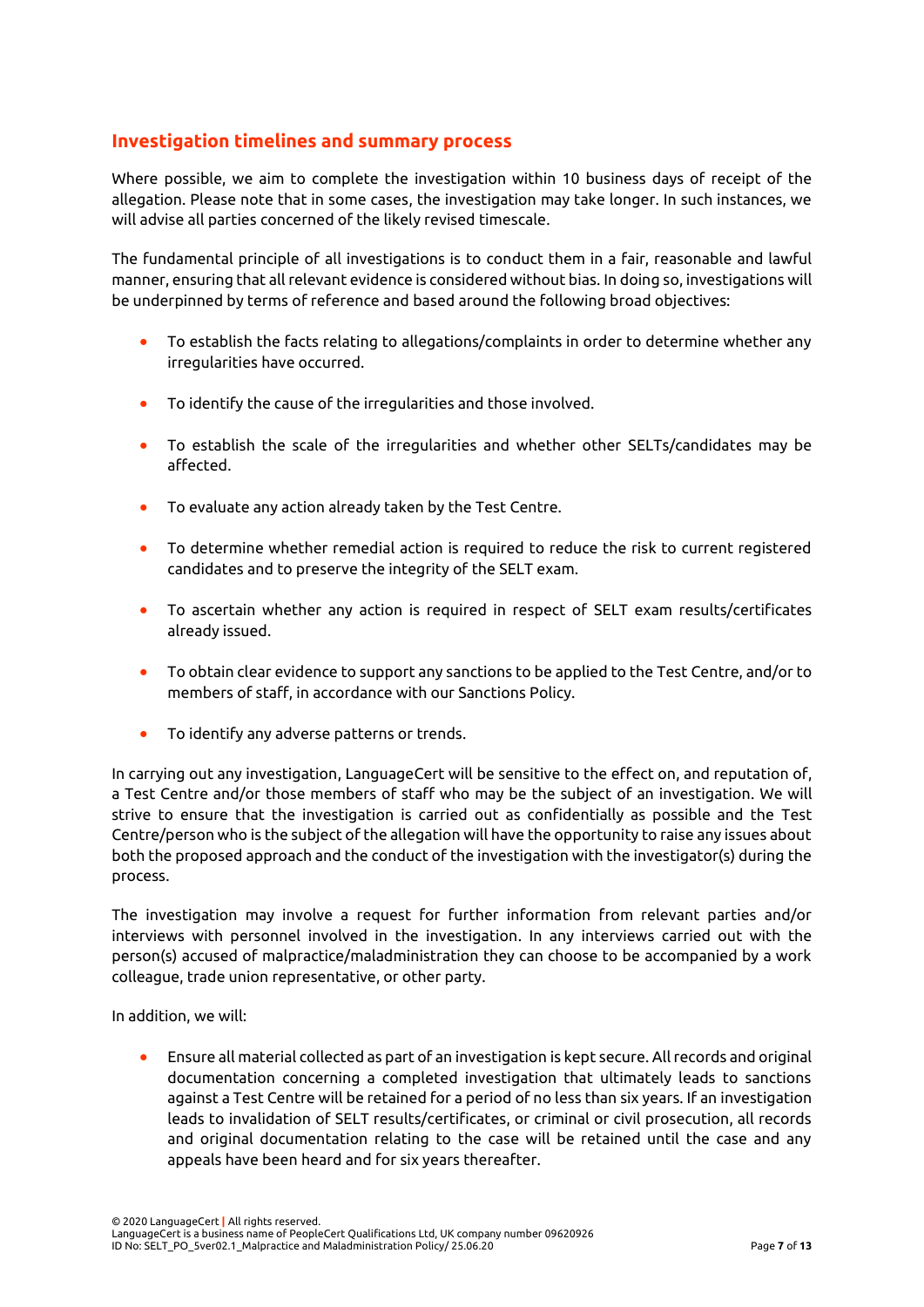• Expect all parties who are either directly or indirectly involved in the investigation to cooperate with us fully.

Either at notification of a suspected or actual case of malpractice or maladministration and/or at any time during the investigation, we reserve the right to impose sanctions on the Test Centre in order to protect the interests of candidates and the integrity of the SELT qualifications. LanguageCert's Responsible Officer will be responsible for regularly reviewing the application and maintenance of sanctions to ensure they continue to be appropriate and proportionate to the incident(s) and the risk of future incidents occurring.

We also reserve the right to withhold a candidate's results for all the LanguageCert qualifications and/or SELTs throughout the time of the notification/investigation.

If appropriate, we may find that the complexity of a case or a lack of cooperation from a Test Centre means that we are unable to complete an investigation. In such circumstances, we will consult the relevant regulatory authority and UK Visas & Immigration in order to determine how to best move the matter forward.

Where a member of LanguageCert's staff is under investigation, we may suspend them or move them to other duties until the investigation is complete.

Throughout the investigation, our Audit and Assurance team will be responsible for overseeing the work of the investigation team to ensure that due process is being followed, appropriate evidence has been gathered and reviewed and for liaising with and keeping relevant external parties informed.

All relevant investigations records will be retained for at least six years.

## **Investigation report**

If we believe there is sufficient evidence to implicate an individual/Test Centre in malpractice and/or maladministration, we will:

- Inform them in writing of the allegation.
- Inform them of the evidence we found to support our judgment.
- Inform them that information in relation to the allegation and investigation may be, or has been, shared with the regulators and other relevant bodies (e.g. UK Visas & Immigration, police).
- Provide them with an opportunity to consider and respond to the allegation and our findings.
- Inform them of our Appeals policy should they wish to appeal our decision.

After an investigation, we will produce a draft report for the parties concerned to check the factual accuracy (Test Centres will normally receive this via e-mail). Any subsequent amendments will be agreed between the parties concerned and LanguageCert. The report will cover the following areas:

- Identify where the breach -if any- occurred.
- Confirm the facts of the case (and any mitigating factors if relevant).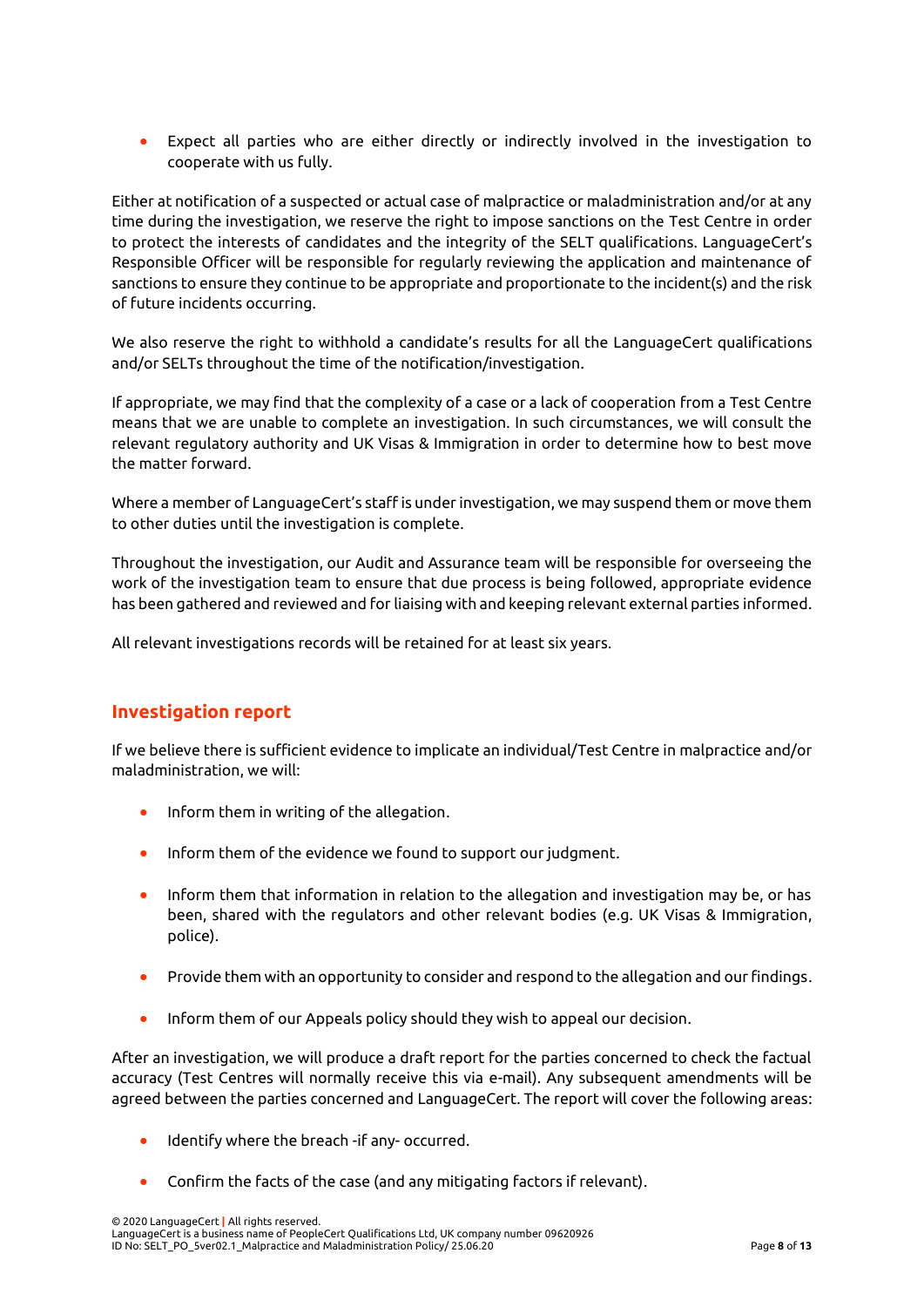- Identify who is responsible for the breach (if applicable).
- Contain supporting evidence where appropriate (e.g. written statements).
- Confirm an appropriate level of remedial action to be taken and associated timescales for completion of any such remedial action(s).

We will make the final report available to UK Visas & Immigration, the regulatory authorities and other external agencies as required.

If it was an independent/third party that notified us of the suspected or actual case of malpractice, we may also inform them of the outcome – normally within 10 working days of making our decision. In doing so, we may withhold some details if disclosing such information would breach a duty of confidentiality or any other legal duty.

#### **Investigation outcomes**

If the investigation confirms that malpractice or maladministration has taken place, we will consider what action to take to:

- Minimise the risk to the integrity of SELTs now and in the future.
- Maintain public confidence in the delivery and awarding of SELTs.
- Discourage others from carrying out similar instances of malpractice or maladministration.
- Ensure there has been no gain from compromising our standards.

The actions we may take include, indicatively:

- Imposing actions in relation to a Test Centre with specified deadlines in order to address the instance of malpractice/maladministration and to prevent it from reoccurring such as:
	- $\circ$  Requiring specific Test Centre staff to undergo additional training and/or scrutiny by the Test Centre if there are concerns about their ability to undertake their role in the delivery of SELTs effectively.
	- $\circ$  Not permitting specific Test Centre staff to be involved in the delivery of SELTs (e.g. not permitting an individual to act as Test Centre Administrator or invigilate/supervise SELTs).
	- o Appointing independent invigilators or trained LanguageCert staff to observe an exam at a Test Centre if there are concerns around their arrangements.
	- $\circ$  Increasing the number of quality assurance activities/audits taking place at a Test Centre on an annual basis (charges may apply).
- Imposing sanctions on the Test Centre if so, these will be communicated to the Test Centre in accordance with our Sanctions Policy along with the rationale for the sanction(s) selected.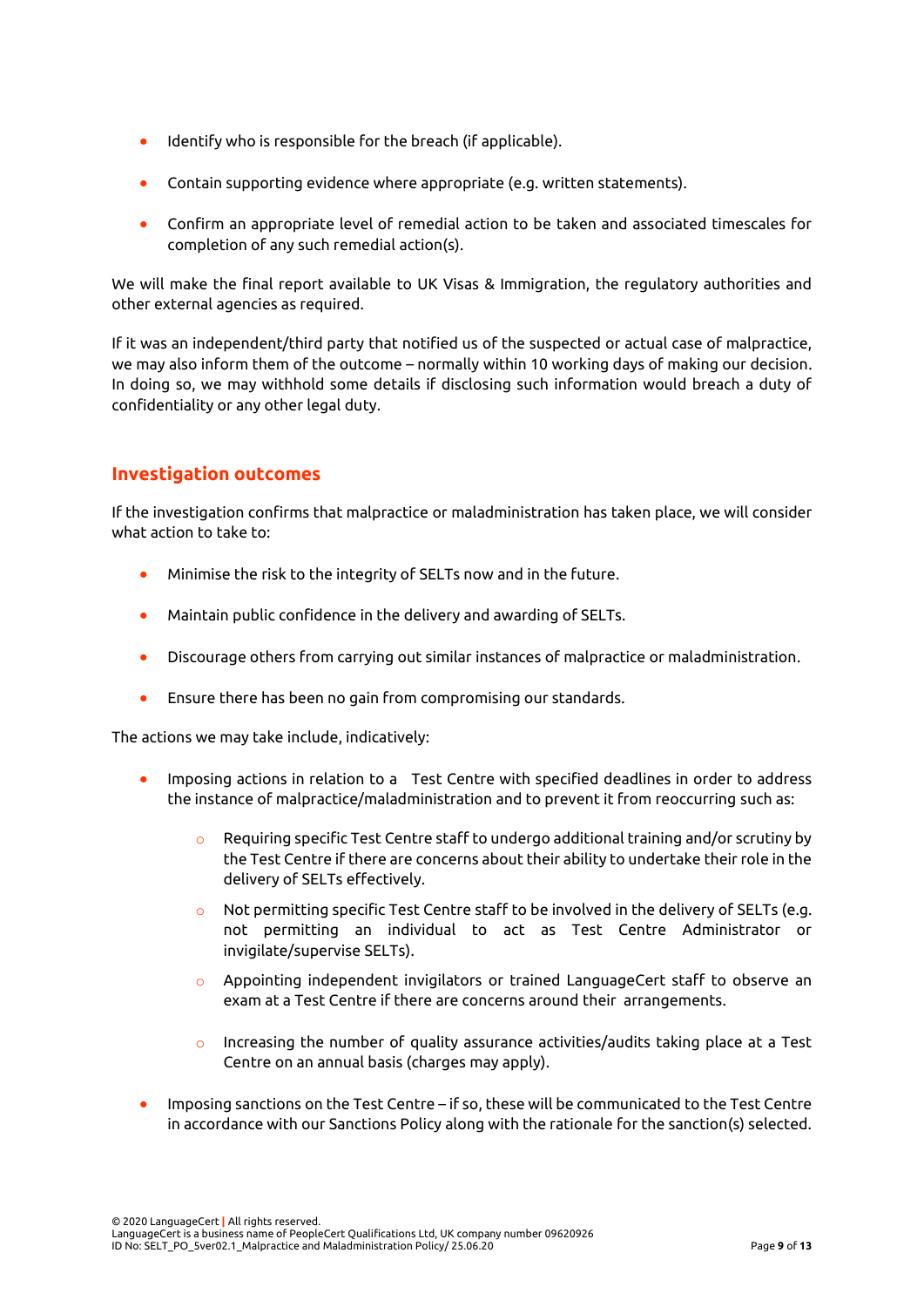- Taking action against a candidate in relation to proven instances of maladministration or malpractice, such as some or all of the following (which may be communicated to the candidate by LanguageCert and/or the candidate's Test Centre):
	- $\circ$  Issuing a written warning that if the offence is repeated further action may be taken.
	- Loss of all marks for the related SELT exam/invalidation of candidate's results.
	- o Placing a ban from taking any further qualifications with us (e.g. for a set period of time).
- In cases where results/certificates are deemed to be invalid, informing Test Centre(s) concerned and the regulatory authorities why they are invalid and any action to be taken for resit of the exam and/or for the withdrawal of the certificates. We will also let the affected candidates know the action we are taking and that their original certificates are invalid and ask them to return the invalid certificates to LanguageCert.
- Amending aspects of our qualification development, delivery and awarding arrangements and if required assessment and/or monitoring arrangements and associated guidance to prevent the issue from reoccurring.
- Informing (where relevant) third parties (e.g. regulatory authorities, UK Visas & Immigration) of our findings.
- Carrying out additional, related investigations if we suspect the issue may be more widespread at the Test Centre and/or at other Test Centres.

In proven cases of malpractice and/or maladministration by a Test Centre, LanguageCert reserves the right to charge the Test Centre for any resits and reissuing of results/certificates. The fees will be the current LanguageCert prices for such activities at the time of the investigation.

The Audit and Assurance team will record any lessons learnt from the investigation and take actions to prevent the same instance of maladministration or malpractice from reoccurring.

Involved parties who wish to appeal our decision to impose sanctions should refer to our Appeals Policy.

## **Third-party Investigation**

In cases when, following LanguageCert's investigation, suspicious activity is confirmed or in cases that the Audit and Assurance team may not collect adequate evidence to proceed with a decision, LanguageCert may appoint a third-party organisation to investigate and collate factual evidence. When a third-party investigation is required we will notify UK Visas & Immigration within 24 hours, and prior to commencement of the investigation. The notification will include:

- A description of the actual/suspected issue and severity.
- Action taken to date.
- Which third-party is to be engaged, by when and how.

This will enable UK Visas & Immigration to raise any clarifications and agree any additional action that may need to be taken immediately. In addition (if required) the Regulatory Authorities will also be notified prior to the commencement of the investigation. Third party investigations will be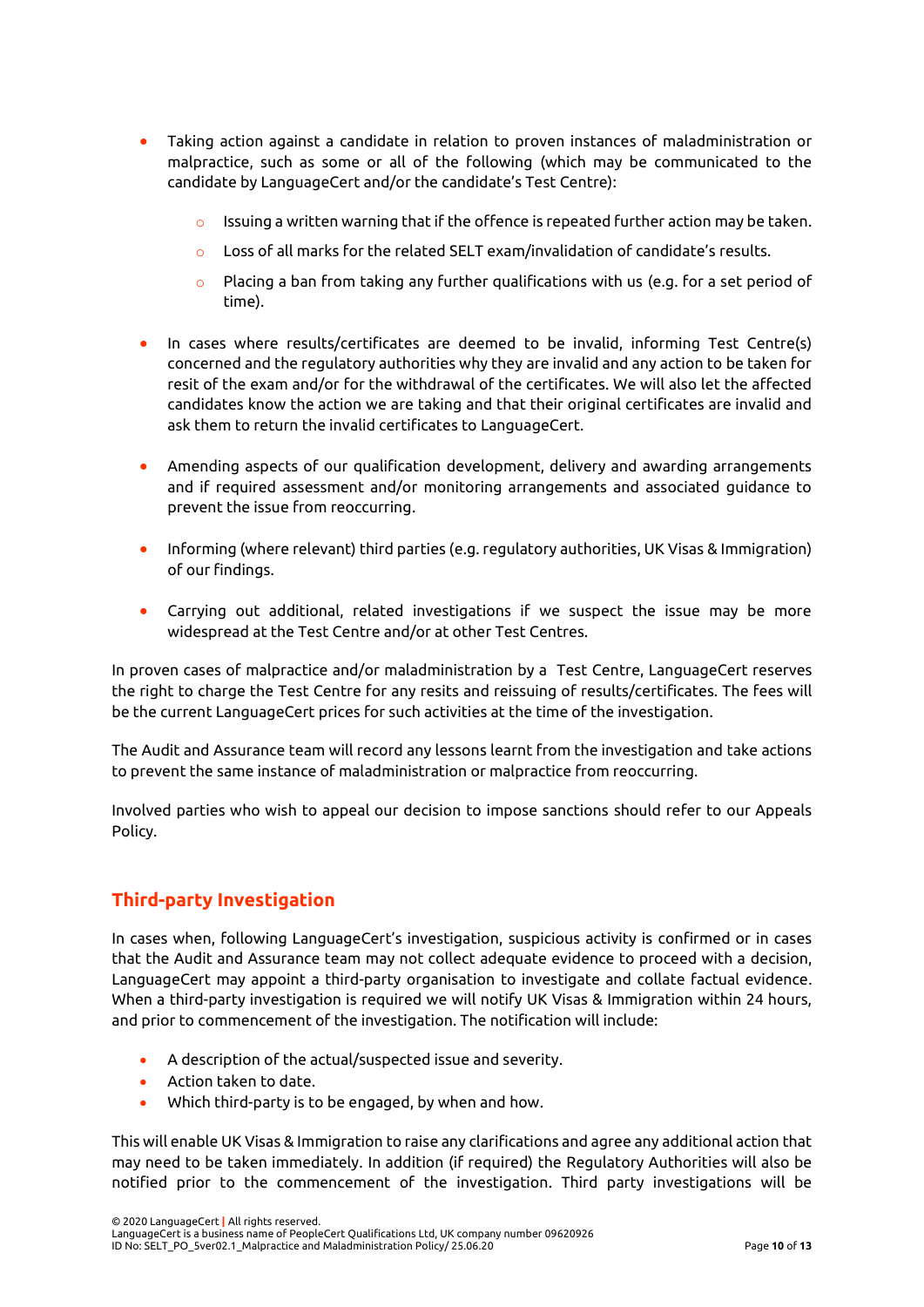completed within 10 business days, but in some cases it may take longer depending on the scale/severity of the issue. In such cases we will advise UK Visas & Immigration of the likely revised timescale.

Once the investigation is complete a report and action plan will be created and agreed between the Audit and Assurance team and the third-party investigator. The report, action plan and investigation progress will be communicated to UK Visas & Immigration at all stages. The report and action plan as a minimum, will cover:

- The facts identified to determine whether irregularities occurred.
- The cause of irregularities and those involved.
- The scale of irregularities and whether other tests/test centres/candidates are affected.
- Action already taken and any remedial action required to reduce risk to current registered candidates and preserve test integrity.
- Any action required in respect of test results already issued.
- Identification of adverse patterns or trends.

The report will be supported by documented incident evidence and where required, a detailed action plan created and implemented. The report will be shared with UK Visas & Immigration to allow for comment and/or clarification. All incident records, reports, evidence and action plans will be securely retained and LanguageCert will make the report available to other external agencies (e.g. the regulator) as required.

## **Compromised Test Notification (CTN)**

In the event of a confirmed and/or suspected case where a test or the Test Centre network has been compromised LanguageCert will initiate the Compromised Test Notification process. LanguageCert will report all suspected/confirmed cases of compromise to UK Visas & Immigration immediately (and no later than 24 hours). Incidents will be logged and initially investigated by the Audit and Assurance team. Investigation (and any subsequent corrective actions required) will be carried out in accordance with the processes described earlier within this policy. Outcomes of the investigation will determine the next course of action and whilst investigations are underway reporting will ensure all stakeholders (including UK Visas & Immigration) remain fully informed.

As a general rule, we consider a "Compromised test": to be

- Any event or issue that that could have or has an impact on the security, integrity and confidentiality of the exam.
- Any exam taken (from candidates' registration up until the issue of results and certificates) where the exam regulations were not followed.
- Any event or issues that could harm the brand name of LanguageCert, Prometric and UK Visas & Immigration and/or SELT (as a service).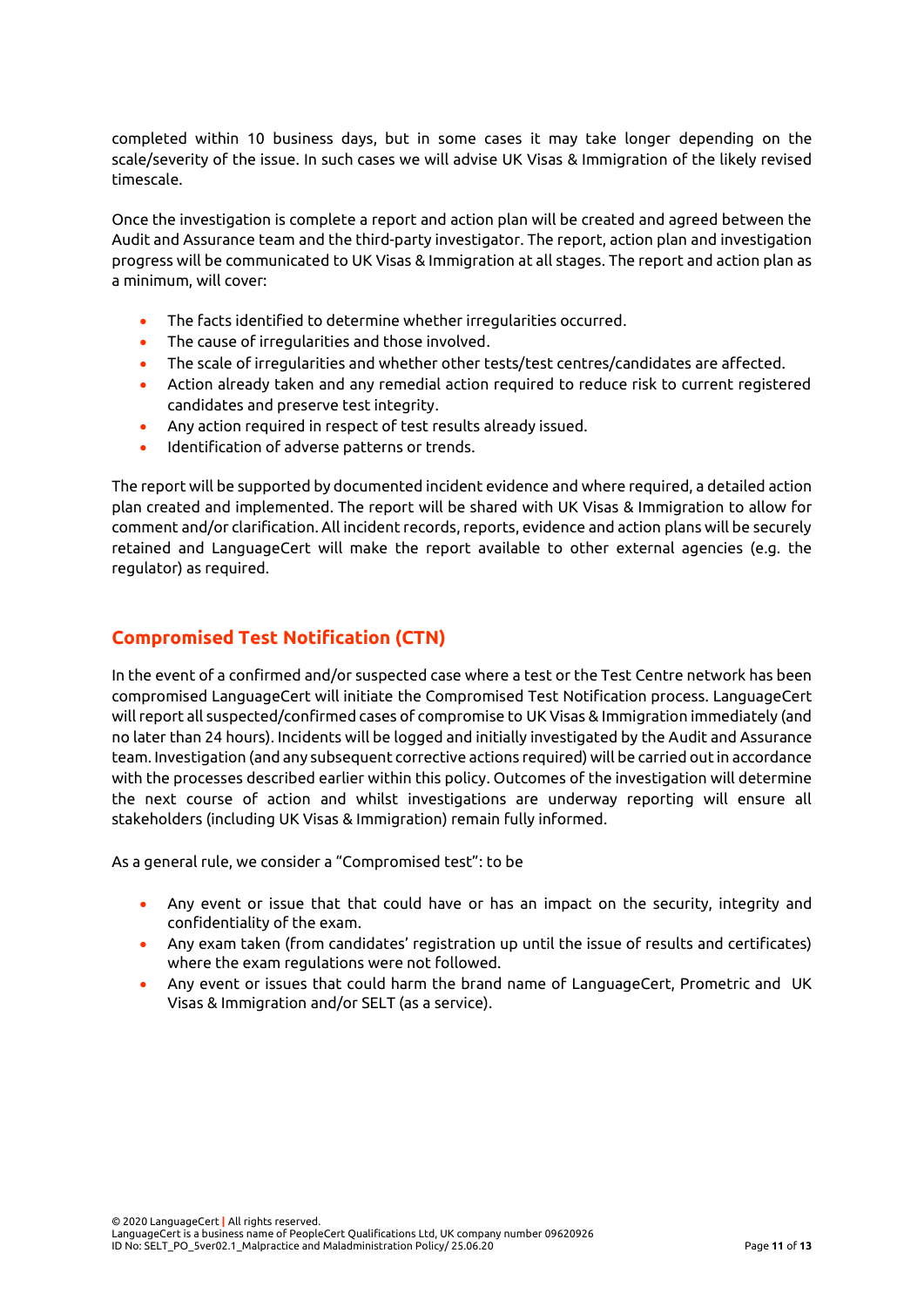Examples/definition of the main areas where cases of "compromised test" could occur are provided in the table below. The examples listed are not exhuastive.

| <b>Area/Function</b>           | <b>Compromised Test (event/issue)</b>                                                                                                                                                                                                                                                                                        |
|--------------------------------|------------------------------------------------------------------------------------------------------------------------------------------------------------------------------------------------------------------------------------------------------------------------------------------------------------------------------|
| <b>Registration/onboarding</b> | Personation - An individual who took a SELT, turns out not to be the<br>individual registered (following audits, whistleblowing, mystery<br>shopping or investigation)                                                                                                                                                       |
| <b>Registration/onboarding</b> | Fake identification - An individual who took a SELT, used fake identity<br>documentation (following audits, whistleblowing, mystery shopping<br>or investigation)                                                                                                                                                            |
| <b>Registration/onboarding</b> | Candidate has been allowed to sit the exam, although there was no<br>image capture during onboarding (e.g. either candidate refused, or<br>image capture equipment was not working)                                                                                                                                          |
| <b>Registration/onboarding</b> | Candidate was allowed to sit the exam without:<br>Verification of identity as set out within our 'Client Practice<br>document'<br>Going through the security check-in process as set out within<br>our 'Client Practice document'                                                                                            |
| <b>Registration/onboarding</b> | Falsification of candidate data and test booking details within our<br>systems                                                                                                                                                                                                                                               |
| <b>Registration/onboarding</b> | Unauthorised access to the booking platform was identified                                                                                                                                                                                                                                                                   |
| <b>Exams delivery</b>          | Test Centre staff found to be assisting candidates during exam, for<br>example, allowing candidates to:<br>Communicate with other people<br>Use books, notes, mobile phones, smart watches or other<br>$\bullet$<br>materials<br>(following audits, whistleblowing, mystery shopping or investigation)                       |
| <b>Exams delivery</b>          | Interlocutor (for the Speaking exam) found:<br>Assisting candidates during an exam<br>Allowing candidates to use books, notes, mobile phones,<br>smart watches or other materials<br>Providing candidates with non-approved extra time<br>$\bullet$<br>(following audits, whistleblowing, mystery shopping or investigation) |
| <b>Exams delivery</b>          | Video surveillance/CCTV at a Test Centre found not to be working for<br>a period of time                                                                                                                                                                                                                                     |
| <b>Exams delivery</b>          | Invigilation of exams that is below the standards set out in our 'Client<br>Practice document'<br>(following audits, whistleblowing, mystery shopping or investigation)                                                                                                                                                      |
| <b>Exams delivery</b>          | breaches,<br>such<br>security<br>leakage<br>Exam<br>paper<br>as,<br>(unintentionally/accidentally) or theft (intentionally)                                                                                                                                                                                                  |
| <b>Exams delivery</b>          | Selling exams / exam question details                                                                                                                                                                                                                                                                                        |
| <b>Exams delivery</b>          | A suspected or actual bribery or corruption case (e.g. Test Centre staff,<br>LanguageCert staff) relating to specific candidates, exams or Test<br>Centres                                                                                                                                                                   |
| <b>Exams delivery</b>          | Test sessions taking place without at least one person with BPSS or<br>Home Office clearance                                                                                                                                                                                                                                 |
| <b>Exams delivery</b>          | Conflict of Interest is not identified and managed (e.g. Candidate<br>receives an unfair advantage, owing to the fact that the candidate is<br>family/personally connected to the Interlocutor, Invigilator, Marker or<br>other staff involved in the examination/certification process                                      |

<sup>© 2020</sup> LanguageCert **|** All rights reserved.

LanguageCert is a business name of PeopleCert Qualifications Ltd, UK company number 09620926 ID No: SELT\_PO\_5ver02.1\_Malpractice and Maladministration Policy/ 25.06.20 Page **12** of **13**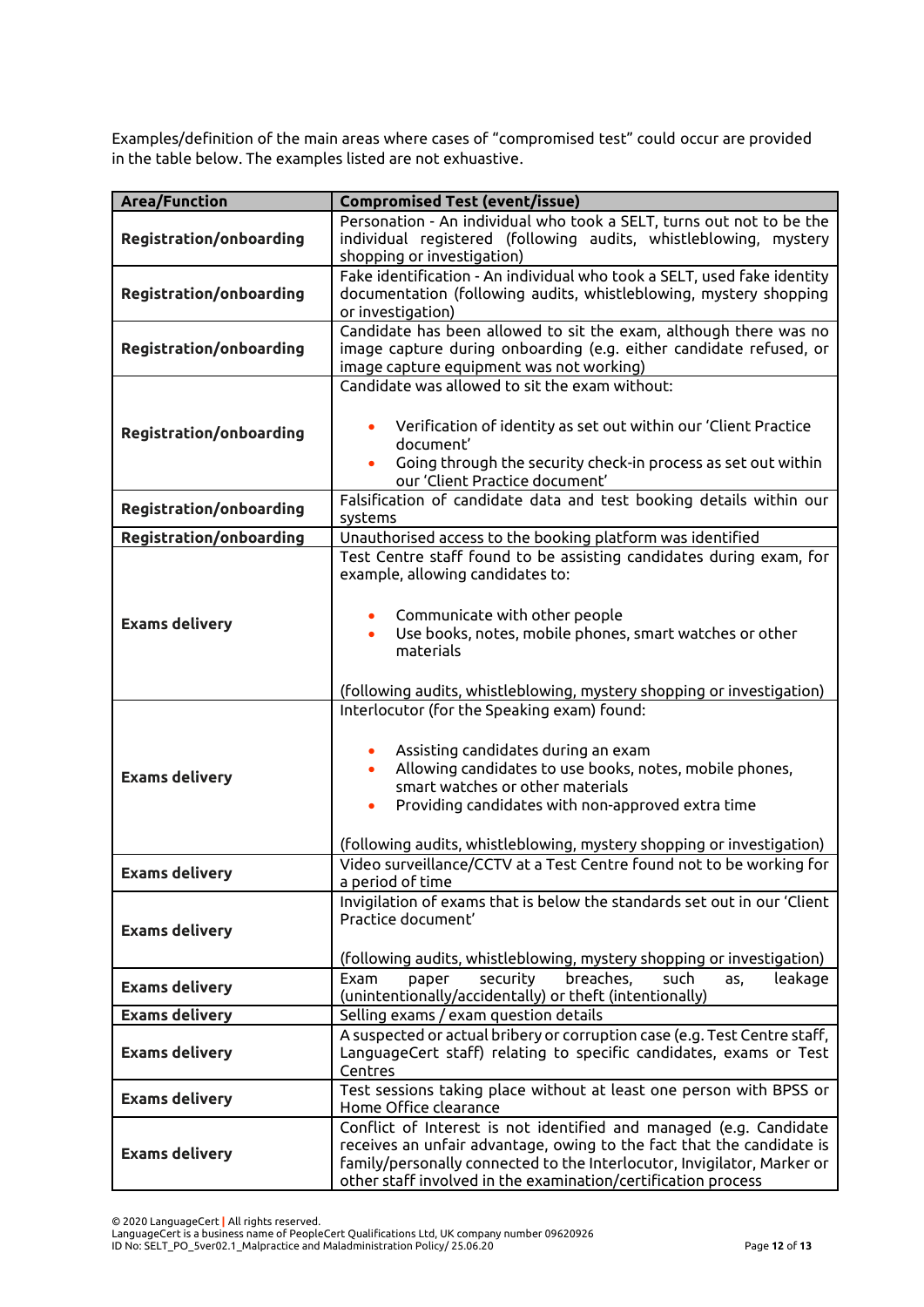| <b>Exams delivery</b>            | Candidate found to have been allowed to take breaks in exams where<br>breaks are not allowed (Speaking, Speaking & Listening)                                                                                                                                                                                                                                             |
|----------------------------------|---------------------------------------------------------------------------------------------------------------------------------------------------------------------------------------------------------------------------------------------------------------------------------------------------------------------------------------------------------------------------|
| <b>Exams delivery</b>            | Candidate was not security cleared after an authorised exam break<br>before re-entering the testing room (following audits, whistleblowing,<br>mystery shopping or investigation)                                                                                                                                                                                         |
| <b>Exams delivery</b>            | Candidate found to have been in possession of unauthorised<br>materials/technology in the exam room                                                                                                                                                                                                                                                                       |
| <b>Exams delivery</b>            | Candidate attempting and/or found to have been cheating (e.g.<br>copying or collusion with other candidates)                                                                                                                                                                                                                                                              |
| <b>Exams delivery</b>            | Candidate behaviour has compromised the test environment, security<br>or integrity, for example:<br>Disruptive behaviour compromising the Invigilator's ability to<br>observe the exam room and test session<br>Threatening or abusive behaviour that threatens the safety<br>of candidates/staff and/or is intended to put undue influence<br>on the outcomes of an exam |
| <b>Exams delivery</b>            | Insecure storage of exam materials                                                                                                                                                                                                                                                                                                                                        |
| <b>Exams delivery</b>            | Inappropriate circulation/distribution of exam materials                                                                                                                                                                                                                                                                                                                  |
| <b>Exams delivery</b>            | Unauthorised amendment, copying or distributing<br>of<br>exam<br>papers/materials                                                                                                                                                                                                                                                                                         |
| <b>Exams delivery</b>            | candidates/staff of<br>Deliberate contravention by<br>the<br>test<br>arrangements specified for SELTs                                                                                                                                                                                                                                                                     |
| <b>Marking</b>                   | Marking is not carried out in accordance with the procedures;<br>erroneous results have been issued                                                                                                                                                                                                                                                                       |
| <b>Marking</b>                   | An internal or external user accesses marking data (e.g. in the exams<br>platform) and modifies a candidate's results                                                                                                                                                                                                                                                     |
| <b>Marking</b>                   | Unauthorised access to the exam platform was identified                                                                                                                                                                                                                                                                                                                   |
| <b>Marking</b>                   | A marker identifies suspected or actual malpractice when marking a<br>paper (e.g. answers are the same, evidence of collusion and/or<br>cheating suspected)                                                                                                                                                                                                               |
| <b>Certificates/Test Reports</b> | During the Test Report/ certificate validation process, we identify<br>fake, inaccurate or falsified certificates have been issued                                                                                                                                                                                                                                        |
| Certificates/Test Reports        | Tampering with the Test Report and/or certificate                                                                                                                                                                                                                                                                                                                         |
| <b>Certificates/Test Reports</b> | Selling Test Report and/or certificates for cash (e.g. by a staff member)                                                                                                                                                                                                                                                                                                 |
| <b>Other</b>                     | Live exam(s)/item(s) are found to be in the public domain (e.g. posted<br>on the internet)                                                                                                                                                                                                                                                                                |

## **Contact us**

For any queries about the contents of the policy or in case you would like to feed back any views, please contact us at **SELT@languagecert.org** or by using the channels described in our website.